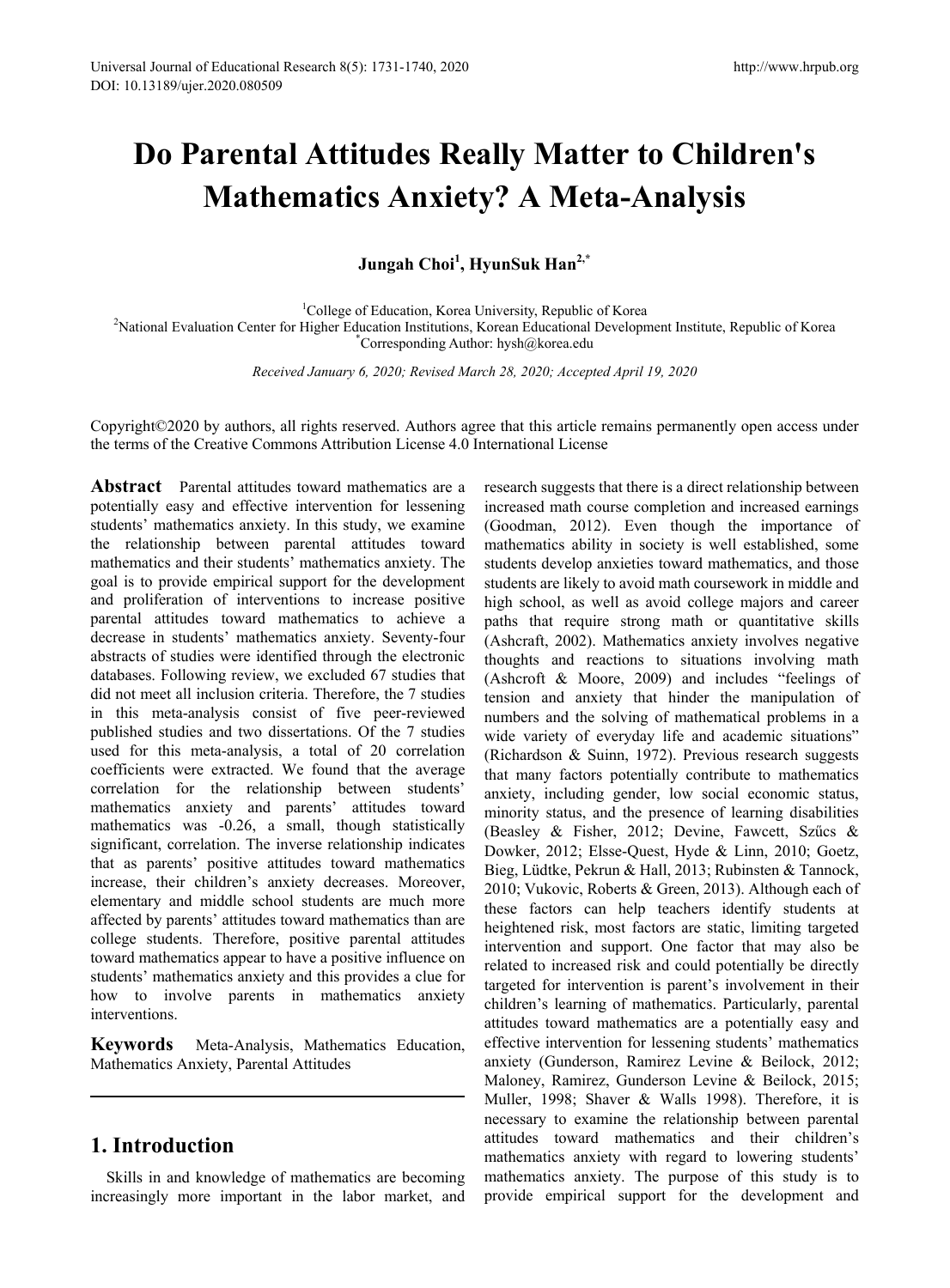proliferation of interventions to increase positive parental attitudes toward mathematics to achieve a decrease in student mathematics anxiety.

# **2. Previous Research**

Mathematics anxiety has been broadly studied during the last six decades. At first, mathematics anxiety was not regarded as distinct from general anxiety. However, Dreger and Aiken (1957) found that their students had certain kinds of anxiety toward mathematics that were distinct from general anxiety. This anxiety seemed to influence their students' reactions to numbers and mathematics. To ascertain the difference between number anxiety and general anxiety, Dreger and Aiken employed the Taylor Manifest Anxiety Scale, substituting three items to measure anxiety about numbers. By using the scale, Dreger and Aiken concluded that some students have anxiety specifically toward numbers and mathematics. In a follow-up study (Aiken & Dreger, 1961), the authors developed their own Math Attitude Scale to predict final mathematics grades for a sample of 67 females and 60 male college students.

## **2.1. Mathematics Anxiety Rating Scale (MARS)**

Following the recognition of its existence (Dreger  $\&$ Aiken, 1957; Gough, 1954), many other researchers have tried to develop a tool to measure Mathematics Anxiety. The most significant progress was made after Richardson and Suinn's (1972) development of the Mathematics Anxiety Rating Scale (MARS). MARS consists of a 98-item scale, and each item is assigned a value from 1 to 5, depending on the level of anxiety participants experience in a variety of everyday situations. Each item is composed of brief descriptions of behavioral situations involving numbers and mathematics.

Since MARS was originally developed to measure

#### **2.2. Development of Mathematics Anxiety Scale**

college students' anxiety toward mathematics, Suinn and Edwards (1982) developed modified versions of MARS: The Mathematics Anxiety Rating Scale for Adolescents (MARS-A), used to measure junior and senior high school students' mathematics anxiety, and the Mathematics Anxiety Rating Scale for Elementary School Students (MARS-E; Suinn & Edwards, 1982; Suinn, Talyor, & Edwards, 1988), used to measure mathematics anxiety in elementary school students. Fennema and Sherman (1976) also included mathematics anxiety as one of the main factors in learning mathematics and employed 12 items in their famous Fennema-Sherman Mathematics Attitude Scale. Plake and Parker (1982) suggested a shortened version of MARS (MARS-R) for measuring statistics or mathematics course-related anxiety. Instead of 98 items, the MARS-R has only 24 items and is highly related to the 98-item MARS (with a correlation of .97). Another shortened version of MARS (sMARS) was suggested by Alexander and Martray (1989). The sMARS, which has 25 items, measures mathematics anxiety from the following three perspectives: Math Test Anxiety, Numerical Anxiety, and Math Course Anxiety. Hopko, Mahadevan, Bare, and Hunt (2003) designed the Abbreviated Math Anxiety Scale (AMAS). The AMAS has only nine items and uses a 5-point Likert-type scale, ranging from 1 (low anxiety) to 5 (high anxiety), with the total score representing a summation of the following nine items:

- 1. Having to use the tables in the back of a math book.
- 2. Thinking about an upcoming math test 1 day before.
- 3. Watching a teacher work an algebraic equation on the blackboard.
- 4. Taking an examination in a math course.
- 5. Being given a homework assignment with many difficult problems that is due the next class meeting.
- 6. Listening to a lecture in math class.
- 7. Listening to another student explain a math formula.
- 8. Being given a "pop" quiz in math class.
	- 9. Starting a new chapter in a math book.

| Author                                            | Name of Instrument | Subject     | Number of Items |
|---------------------------------------------------|--------------------|-------------|-----------------|
| Richardson and Suinn (1972)                       | <b>MARS</b>        | College     | 98              |
| Plake and Parker (1982)                           | MARS-R             | College     | 24              |
| Suinn and Edwards (1982)                          | MARS-A             | High school | 98              |
| Suinn, Talyor, and Edwards (1988)                 | MARS-E             | Elementary  | 26              |
| Wigfield and Meece (1988)                         | MAO                | Grade 4-6   | 11              |
| Alexander and Martray (1989)                      | sMARS              | College     | 25              |
| Fennema-Sherman Mathematics Attitude Scale (1976) | <b>FSMAS</b>       | High school | 12              |
| Hopko, Mahadevan, Bare, and Hunt (2003)           | AMAS               | High School | 9               |

#### **Table 1.** Instruments for Measuring Mathematics Anxiety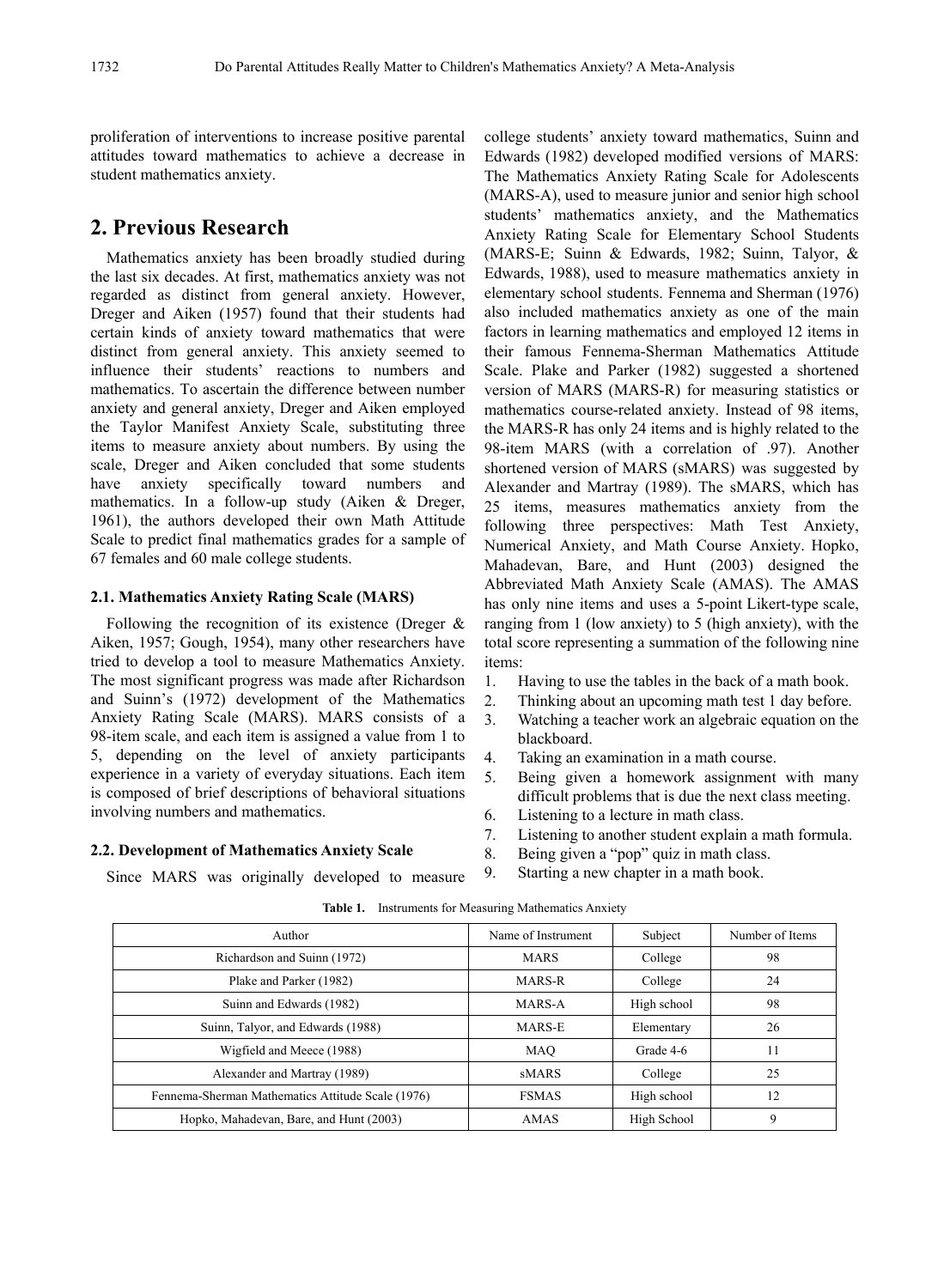#### **2.3. Mathematics Anxiety and Achievement**

It is well known that there exists a negative relationship between mathematics anxiety and mathematics achievement (Ashcraft & Moore, 2009; Ramirez, Gunderson, Levine &. Beilock, 2013; Wu, Amin, Barth & Malcarne & Menon, 2012). That is, low anxiety students perform better in mathematics than high anxiety students. Ma's (1999) and Hembree's (1990) meta-analyses showed that significant correlation (-0.27 and -0.61) existed between mathematics anxiety and achievement. Ma (1999) examined 26 studies involving students in grades 4 through 12, though the author did not examine studies involving college students. Hembree (1990) examined 161 studies that had been conducted on students in grades 5 through 12 as well as on college students. In their studies, mathematics anxiety and achievement in mathematics showed significant relationships across all grades. Neither study, however, found any evidence of a difference between males and females regarding the relationship between mathematics anxiety and mathematics achievement. Hembree found only that in all grades female students had more mathematics anxiety than male students and that student mathematics anxiety in Female seemed not to be expressed as anxiety behaviors like avoidance or low performance. Hembree argued that female students are prone to discussing their anxiety or are good at controlling it.

No studies included in Ma's (1999) and Hembree's (1990) meta-analysis were conducted on Kindergarten through Grade 3 students, not because young students do not experience anxiety but because of the absence of an instrument for measuring mathematics anxiety among young students. Jackson and Leffingwell (1999) did interesting research that can serve as evidence of mathematics anxiety among young students. Jackson and Leffingwell asked 157 students who gathered at a senior-level elementary mathematics class to describe "your worst or most challenging mathematics experience from kindergarten through college." Sixteen percent of students experienced their first anxiety toward mathematics in Grade 3 or 4, and the factor that caused their anxiety could be categorized as one of four types: difficulty of material, hostile instructor behavior, gender bias, and perception of instructors. Most anxiety-producing factors were related to an instructor's overt or covert statements and behaviors. It is worth pointing out that some students responded that their worst mathematics experience took place in kindergarten or Grade 1 and had occurred more than 10 years prior.

The difficulty of developing measures for mathematics anxiety in early age pertains to students' reading ability. Because students in kindergarten to Grade 3 have low reading ability, a written questionnaire is not suitable for such students. Thus, determining when young students develop mathematics anxiety and how it emerges requires greater innovation in gaining insight into students' thoughts and feelings.

#### **2.4. Parent's Attitudes**

Family factors like social economic status (SES) and parents' level of education are important in predicting children's academic achievement (Christenson, Rounds & Gorney, 1992; Chiu, 2010; Smith & Hausafus, 1998; Yan & Lin 2005). However, we focus on parents' attitudes rather than on their level of education because their attitudes can work as mediators of socioeconomics (Guo & Harris, 2000) and can be changed and guided by a program and treatment. Furthermore, students spend a significant amount of time with their parents as they grow up and interact with their parents' thoughts and beliefs. Thus, parents' negative attitudes toward mathematics or mathematics anxiety can be transmitted to their children (Maloney & Beilock, 2012; Maloney, Ramirez, Gunderson, Levine, & Beliock, 2015). For example, if parents believe that doing well in mathematics is important only for boys, female students may be affected by their parents' thoughts and may believe that they are not good at mathematics because they are girls. Although, during adolescence, students are more greatly affected by their teachers and peers than by their parents, the parents' role in the initial status of mathematics anxiety development is enormous. Therefore, determining the kind of parental attitudes that affect children's mathematics anxiety if those attitudes positively or negatively affect that anxiety is important.

Parents' mathematics anxiety also affects their children's mathematics achievement. Maloney et al. (2015) found that the transmission of parents' mathematics anxiety to their children depends on the frequency of math homework help. The relationship between parents' mathematics anxiety and their children's math achievement is not significant when parents' do not frequently provide homework help. Interestingly, parents' level of math knowledge has no significant effect on children's achievement.

Most research on the relationship between parent's attitudes and student anxiety has been conducted as a form of research that showed the relationship between parent's mathematics anxiety and student anxiety toward mathematics or achievement in mathematics (Casad, Hale, & Wachs, 2015; He, 2007; Maloney, Gerardo, Gunderson, Susan, & Beilock, 2015). However, the positive influence of parents' attitude on student mathematics anxiety is rarely researched or has been researched as one part of the affective factors influencing mathematics anxiety. To examine the critical point of parents' attitudes, it is necessary to know how parents' influence changes according to the age of their children.

# **3. Methods**

#### **3.1. Search Procedures**

To obtain the studies for the meta-analysis, we conducted a search of Education Resources Information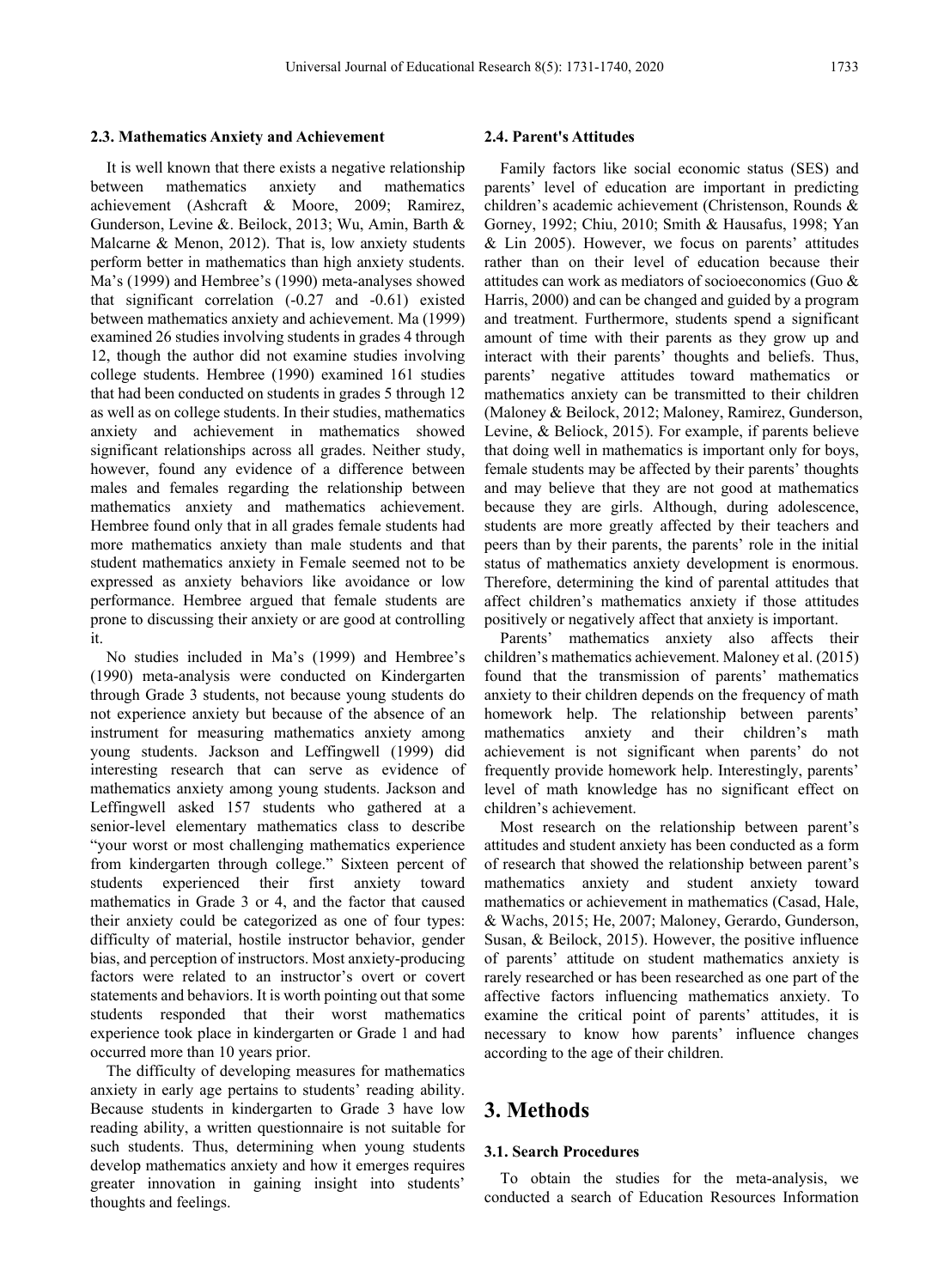Center (ERIC), the National Technical Information Service (NTIS) Database in ProQuest, and Dissertations and Theses Global in ProQuest to locate studies examining the relationship between parent's attitude towards mathematics and students' mathematics anxiety from pre-kindergarten through college. We used the same Boolean search procure for all databases with the following terms: math OR mathematics AND anxiety AND paternal OR maternal OR parent. The titles and abstracts of the studies identified were assessed using the following inclusion criteria: (a) the abstract indicates that the study is about mathematics anxiety; (b) the abstract indicates that the study is empirical, (c) the study measures student's mathematics anxiety and parent's attitude toward mathematics; and (d) the study appears to analyze the relationship between students' mathematics anxiety and parent's attitude toward mathematics. Seventy-four abstracts were identified through the electronic databases. Following review, we excluded 63 studies that did not meet all four inclusion criteria, and retained 11 studies for full text coding.

## **3.2. Coding of Selected Studies**

We collected full-text copies of the 11 studies meeting our inclusion criteria, and conducted full text coding for the meta-analysis. For each study, we extracted and coded the following information: (a) type of publication (i.e., peer-reviewed or dissertation); (b) the number of students; (c) grade-level of the students; (d) student gender; (e) the parent or parents whose attitude was measured; (f) the instrument used to measure students' mathematics anxiety, and (g) the instrument used to measure parental attitudes towards mathematics. In order to conduct the meta-analysis, we extracted all available correlation coefficients (*r*) for all combinations of students and parents. For example, if a study provided *r* values for males and mothers and females and mothers separately, we extracted both effect sizes for analysis. Unfortunately, four studies did not provide enough information to extract effect sizes, therefore the final sample size was seven studies  $(k = 7)$ .

**Table 2.** Descriptive Information of Studies on the Relationship Between Mathematics Anxiety and Parents

| Name                             | Type         | Grade                     | Gender           | Perceived<br>Attitude of | Effect<br>Size | $\boldsymbol{n}$ |
|----------------------------------|--------------|---------------------------|------------------|--------------------------|----------------|------------------|
| Rosenberg (1980)                 | Dissertation | College                   | Female           | Mother                   | $-0.51$        | 51               |
|                                  |              |                           | Female           | Father                   | $-0.63$        | 51               |
|                                  |              |                           | Male             | Mother                   | $-0.56$        | 18               |
|                                  |              |                           | Male             | Father                   | $-0.20$        | 18               |
|                                  |              | Mixed<br>College<br>Mixed |                  | Mother                   | $-0.30$        | 44               |
| De Bronac-Meade& Brown (1982)    | Report       |                           |                  | Father                   | $-0.17$        | 44               |
| Cooper& Robinson (1991)          | Journal      | College                   | Mixed            | Parents                  | $-0.06$        | 290              |
| Coates (1997)                    | Dissertation | College                   | Mixed            | Father (1995)            | $-0.02$        | 53               |
|                                  |              |                           | Mixed            | Father (1996)            | $-0.00$        | 55               |
|                                  |              |                           | Mixed            | Mother (1995)            | 0.02           | 68               |
|                                  |              |                           | Mixed            | Mother (1996)            | $-0.13$        | 77               |
|                                  |              |                           | Mixed            | Parents (1995)           | 0.03           | 46               |
|                                  |              |                           | Mixed            | Parents (1996)           | $-0.09$        | 53               |
| Haynes, Mullins & Stein (2010)   | Journal      | College                   | Male             | Parents                  | $-0.05$        | 80               |
|                                  |              |                           | Female           | Parents                  | $-0.01$        | 79               |
| Birgin et al. (2010)             | Journal      | 6                         | Mixed            | Parents                  | $-0.44$        | 73               |
|                                  |              | $\overline{7}$            | Mixed            | Parents                  | $-0.63$        | 73               |
|                                  |              | 8                         | Mixed            | Parents                  | $-0.55$        | 74               |
|                                  |              | $\overline{2}$            | Mixed            | Parents                  | $-0.12$        | 78               |
| Vukovic, Roberts & Wright (2013) | Journal      | 2                         | Mixed<br>Parents | $-0.27$                  | 78             |                  |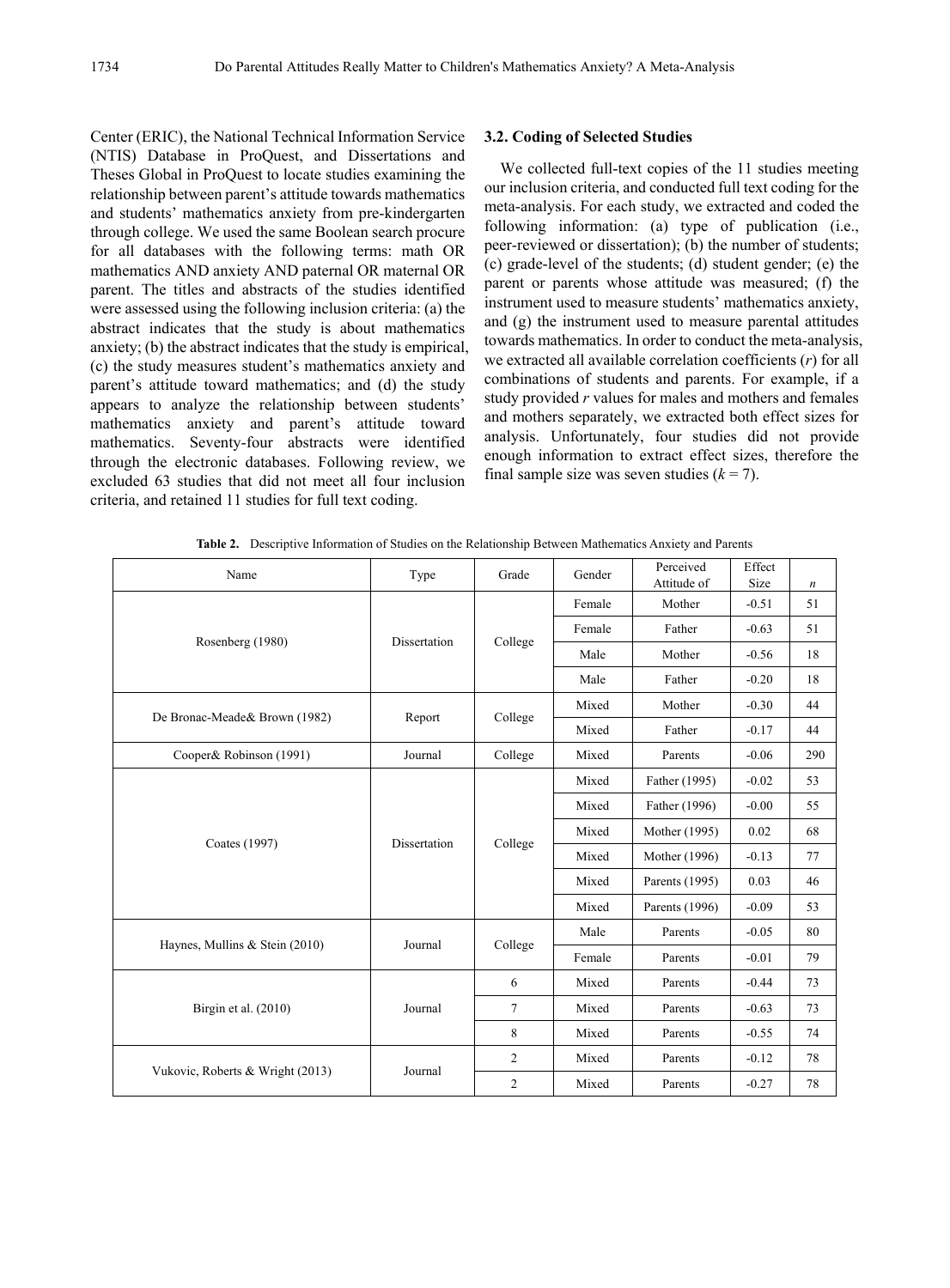#### **3.3. Statistical Procedure**

All extracted correlation coefficients were transformed into Fisher's z scores for meta-analytic calculations because the variance of *r* depends greatly on the size of *r*  (Borenstein et al., 2009). We transformed all *r* values using the following formula:

$$
Fisher's z: Z = 0.5 \times \ln\left(\frac{1+r}{1-r}\right)
$$

where ln is the natural logarithm. The variance of Fisher's *z*  was calculated as follows:

$$
V_z=\frac{1}{n-3}
$$

Among the included study, there were three parent groups with available, independent correlation coefficients between parental attitudes toward mathematics and students' mathematics anxiety. Specifically, the following three associations were available: (a) father's attitude toward mathematics; (b) mother's attitude toward mathematics; and (c) parents' attitude toward mathematics. Some studies reported values for all three groups. To maintain independence, we did not include the combined parent *r* if separate values were provided for mothers and fathers.

Once all effect sizes were extracted and converted, we estimated a random-effects meta-analysis model. Random effects were used because we assumed that the effect sizes identified via our search procedures may not represent the population of effect sizes between the variables of interest and study characteristics (e.g., age of students) moderate individual effect sizes, thus we assume that the studies were drawn from populations that differ from another and those differences impact the effect size (Borenstein et al., 2009). Our model estimated the heterogeneity (i.e., differences across effect sizes) within and between the three parent groups. Specifically, we calculated the *Q* and  $I^2$  statistics. The  $Q$  statistic is the weighted sum of squares on a standardized scale, and if *Q* statistic is significant,

heterogeneity is present across the effect size. However, the *Q* statistic does not describe how much heterogeneity is present. Therefore, we calculated the  $I^2$  statistics, which is the ratio of true heterogeneity to the total variation in observed effect (Borenstein et al., 2009).  $I^2$  is bound between 0% and 100% and interpreted as follows: if  $I^2$  is less than 25%, the heterogeneity can be interpreted as small; an  $I^2$  between 25% and 75% means a medium level of heterogeneity; and an  $I^2$  over 75% means a high level of heterogeneity (Borenstein et al., 2009). Lastly, we conducted a subgroup analysis to estimate whether or not the association between parental attitudes towards mathematics and students' mathematics anxiety was different in student age groups. All analyses were conducted using the metafor package (Viechtbauer, 2010) in R (R Development Core Team, 2017).

## **4. Result**

The studies in this meta-analysis consist of five peer-reviewed published studies and two dissertations. Among the seven studies, five were conducted with college students, one was conducted with middle school students, and one was conducted with elementary school students (see Table 2).

Table 3 describes the instruments used to assess student mathematics anxiety and parental attitudes towards mathematics. Three studies used the Mathematics Anxiety Rating Scale (MARS; Richardson & Suinn, 1972); two used the Fennema-Sherman Mathematics Attitude Scale (MAS; Fennema & Sherman, 1977); one used the Mathematics Anxiety Scale for Elementary School Students (MASESS; Bindak, 2005) and one used questionnaire that the researcher had developed for that study. Among the selected studies, Vukovic, Roberts, and Wright (2013) measured parents' attitude toward mathematics according to the parents. The other studies measured the parents' attitude as perceived by students.

**Table 3.** Instrument for measuring Mathematics Anxiety and Parents Attitude

| Study                            | <b>Mathematics Anxiety</b> | Parents Attitude                        |  |
|----------------------------------|----------------------------|-----------------------------------------|--|
| Rosenberg (1980)                 | <b>MARS</b>                | Fennema-Sherman Mother and Father Scale |  |
| De Bronac-Meade & Brown (1982)   | <b>MARS</b>                | Item invented by researcher             |  |
| Cooper& Robinson (1991)          | <b>MAS</b>                 | Item invented by researcher             |  |
| Coates (1997)                    | <b>MARS</b>                | Item invented by researcher             |  |
| Haynes, Mullins & Stein (2010)   | <b>MAS</b>                 | Item invented by researcher             |  |
| Birgin et al. $(2010)$           | <b>MASESS</b>              | Item invented by researcher             |  |
| Vukovic, Roberts & Wright (2013) | Researcher developed       | Hoover-Dempsey and Sandler              |  |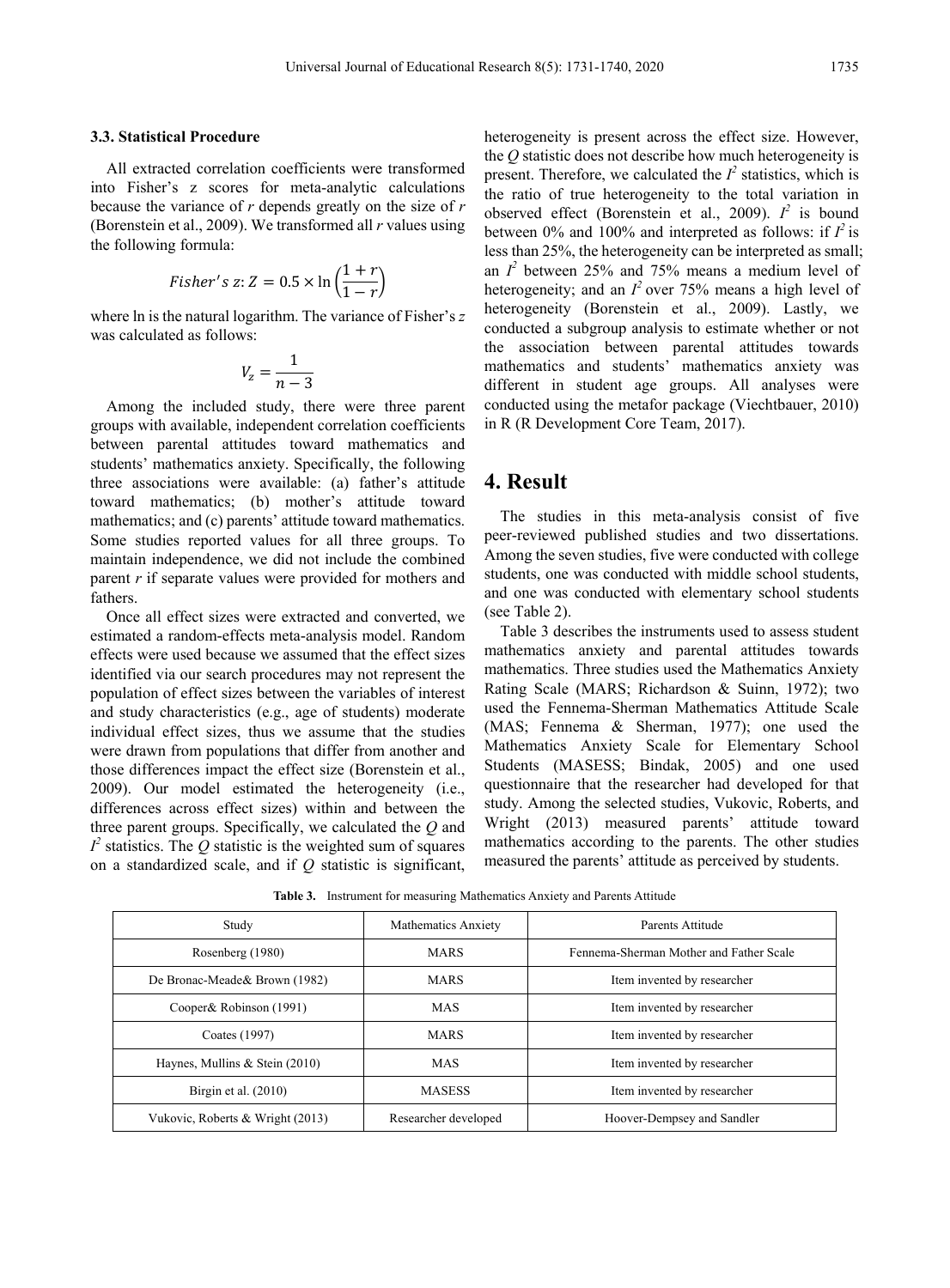Of the 7 studies used for this meta-analysis, a total of 20 correlation coefficients were extracted as most studies had multiple correlation coefficients by gender and grade (see Table 2). Most studies reported the correlation between students' mathematics anxiety and parent's attitude. However, Haynes, Mullins, and Stein's (2010) analyzed the relationship between mathematics anxiety and parent's attitude using the multiple regression. Hence, they calculated beta coefficient instead of correlation coefficients score. However, beta coefficient can be interpreted as correlation coefficients during meta-analysis if beta coefficient resided in the interval  $\pm 0.50$  (Peterson & Brown, 2005). So, we included the study's beta coefficient values because they resided in the interval  $\pm$  50 and coded the beta coefficient as the correlation coefficient between students' mathematics anxiety and parents' attitude.

#### **4.1. Overall Effect**

Across all seven studies, the random effects weighted average effect size was  $r = -0.26$  ( $p < 0.001$ ), with a 95% confidence interval of  $r = -0.38$  to  $r = -0.14$ . ( $Q = 79.77$ ,  $p <$ 0.001,  $I^2 = 78.7\%$ ) The random effects weighted average effect size on father's attitude was  $r = -0.22$  ( $p < 0.01$ ), with a 95% confidence interval of  $r = -0.48$  to  $r = -0.07$ . ( $Q =$ 18.88,  $p < 0.001$ ,  $I^2 = 77.2\%$ ) The random effects weighted average effect size on mother's attitude was r = -0.28 (*p*   $\leq 0.01$ ), with a 95% confidence interval of r = -0.48 to r =  $-0.05$  ( $Q = 11.28$ ,  $p = 0.0236$ ,  $I^2 = 68.7\%$ ). The random effects weighted average effect size on parents' attitude was  $r = -0.28$  ( $p < 0.0001$ ), with a 95% confidence interval of  $r = -0.44$  to  $r = -0.09$ . ( $Q = 49.31$ ,  $p < 0.0001$ ,  $I^2 = 85.8\%$ ). Overall, there was no significant difference between the three groups  $(Q(2) = 0.16, p = 0.923)$ .

| <b>Correlation</b>                                           |              |          |            |                               |                  |  |
|--------------------------------------------------------------|--------------|----------|------------|-------------------------------|------------------|--|
| <b>Study</b>                                                 | <b>Total</b> |          | <b>COR</b> |                               | 95%-Cl W(random) |  |
|                                                              |              |          |            |                               |                  |  |
| variables $=$ Father                                         |              |          |            |                               |                  |  |
| Rosenberg                                                    | 51           |          |            | $-0.63$ [ $-0.77$ ; $-0.43$ ] | 5.4%             |  |
| Rosenberg                                                    | 18           |          |            | $-0.20$ $[-0.61; 0.29]$       | 3.4%             |  |
| De Bronac-Meade& Brown                                       | 44           |          |            | $-0.17$ $[-0.44; 0.14]$       | 5.2%             |  |
| Coates                                                       | 53           |          |            |                               |                  |  |
|                                                              |              |          |            | $-0.02$ $[-0.29; 0.25]$       | 5.5%             |  |
| Coates                                                       | 55           |          |            | $-0.00$ $[-0.27; 0.26]$       | 5.6%             |  |
| <b>Random effects model</b>                                  | 221          |          |            | $-0.22$ [-0.48; 0.07]         | 25.1%            |  |
| Heterogeneity: I-squared=77.2%, tau-squared=0.0847, p=0.0015 |              |          |            |                               |                  |  |
|                                                              |              |          |            |                               |                  |  |
| variables = $Mother$                                         |              |          |            |                               |                  |  |
| Rosenberg                                                    | 51           |          |            | $-0.51$ [-0.69; -0.27]        | 5.4%             |  |
| Rosenberg                                                    | 18           |          |            | $-0.56$ $[-0.81; -0.13]$      | 3.4%             |  |
| De Bronac-Meade& Brown                                       | 44           |          |            | $-0.30$ $[-0.55; 0.00]$       | 5.2%             |  |
| Coates                                                       | 68           |          |            | $0.02$ [-0.22; 0.26]          | 5.9%             |  |
| Coates                                                       | 77           |          |            | $-0.13$ $[-0.34; 0.10]$       | 6.0%             |  |
| <b>Random effects model</b>                                  | 258          |          |            | $-0.28$ [ $-0.48$ ; $-0.05$ ] | 25.9%            |  |
| Heterogeneity: I-squared=68.9%, tau-squared=0.0477, p=0.0120 |              |          |            |                               |                  |  |
|                                                              |              |          |            |                               |                  |  |
| variables $=$ Parents                                        |              |          |            |                               |                  |  |
|                                                              |              |          |            |                               |                  |  |
| Cooper& Robinson                                             | 290          |          |            | $-0.06$ $[-0.17; 0.06]$       | 7.0%             |  |
| Haynes; Mullins; Stein                                       | 80           |          | $-0.05$    | $[-0.27; 0.17]$               | 6.1%             |  |
| Haynes; Mullins; Stein                                       | 79           |          | 0.01       | $[-0.21; 0.23]$               | 6.0%             |  |
| Birgin; Baloglu; Catlioglu; Gurbuz                           | 73           |          |            | $-0.44$ $[-0.61; -0.23]$      | 5.9%             |  |
| Birgin; Baloglu; Catlioglu; Gurbuz                           | 73           |          |            | $-0.63$ [ $-0.75$ ; $-0.47$ ] | 5.9%             |  |
| Birgin; Baloglu; Catlioglu; Gurbuz                           | 74           |          |            | $-0.55$ [ $-0.69$ ; $-0.37$ ] | 6.0%             |  |
| Vukovic; Roberts; Wright                                     | 78           |          |            | $-0.12$ $[-0.33; 0.11]$       | 6.0%             |  |
| Vukovic; Roberts; Wright                                     | 78           |          |            | $-0.27$ [ $-0.46$ ; $-0.05$ ] | 6.0%             |  |
| <b>Random effects model</b>                                  | 825          |          |            | $-0.28$ [ $-0.44$ ; $-0.09$ ] | 49.1%            |  |
| Heterogeneity: I-squared=85.8%, tau-squared=0.065, p<0.0001  |              |          |            |                               |                  |  |
|                                                              |              |          |            |                               |                  |  |
| <b>Random effects model</b>                                  | 1304         |          |            | $-0.26$ [ $-0.38$ ; $-0.14$ ] | 100%             |  |
|                                                              |              |          |            |                               |                  |  |
| Heterogeneity: I-squared=78.7%, tau-squared=0.0553, p<0.000  |              |          |            |                               |                  |  |
|                                                              |              | $-0.5$   |            |                               |                  |  |
|                                                              |              | 0<br>0.5 |            |                               |                  |  |

**Figure 1.** Forest plot of Correlation Coefficient between Mathematics Anxiety and Parent Attitude Toward Mathematics by Variables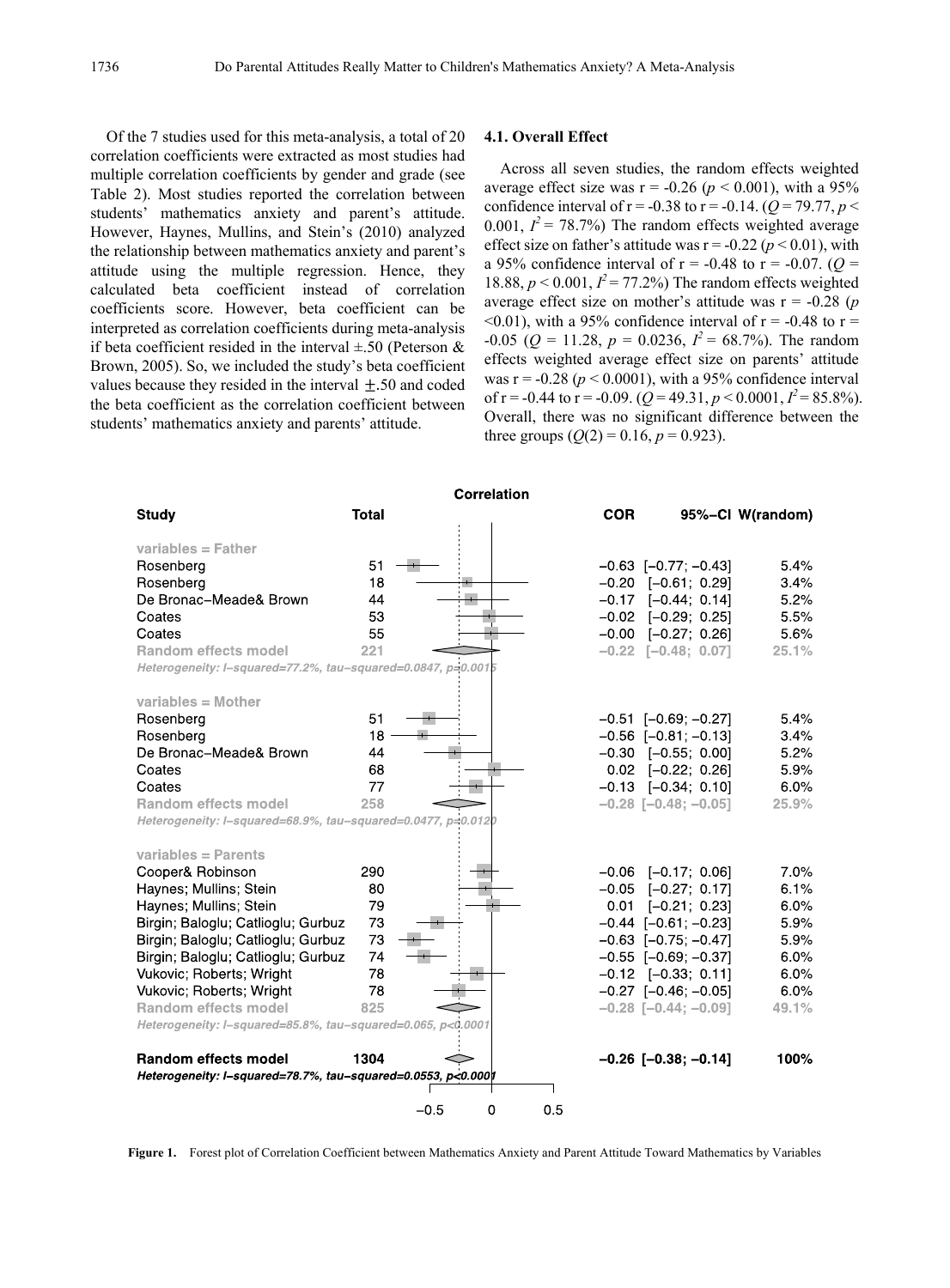#### **4.2. Publication Bias**

To see whether the entire effect is an artifact of bias, we visually examined a funnel plot (see Figure 2) and calculated Egger's regression test. The results for the Egger's test were non-significant  $(t = -1.5714, p = 0.1357)$  and the funnel plot supported this finding. Thus, publication bias does not appear to be a substantial threat to the results obtained in this meta-analysis.



**Figure 2.** Funnel plot of Standard Error by Fisher's z transformed correlation

#### **4.3. College Students and Non-College Students in Parent's Attitude**

To assess differences by age, we created two subgroups: (a) college students and (b) non-college student (e.g., elementary and middle school students). We then estimated the overall effect size for each age group. The difference in the relationship between parents' attitude and mathematics anxiety was statistically significant ( $p = 0.0011$ ). The relationship between parents' attitudes towards mathematics for college students was much smaller (*r* = -0.0462) than the same relationship for younger students  $(r = -0.4174)$  (see Figure 3).



**Figure 3.** Forest plot of Correlation Coefficient between Mathematics Anxiety and Parent Attitude Toward Mathematics by school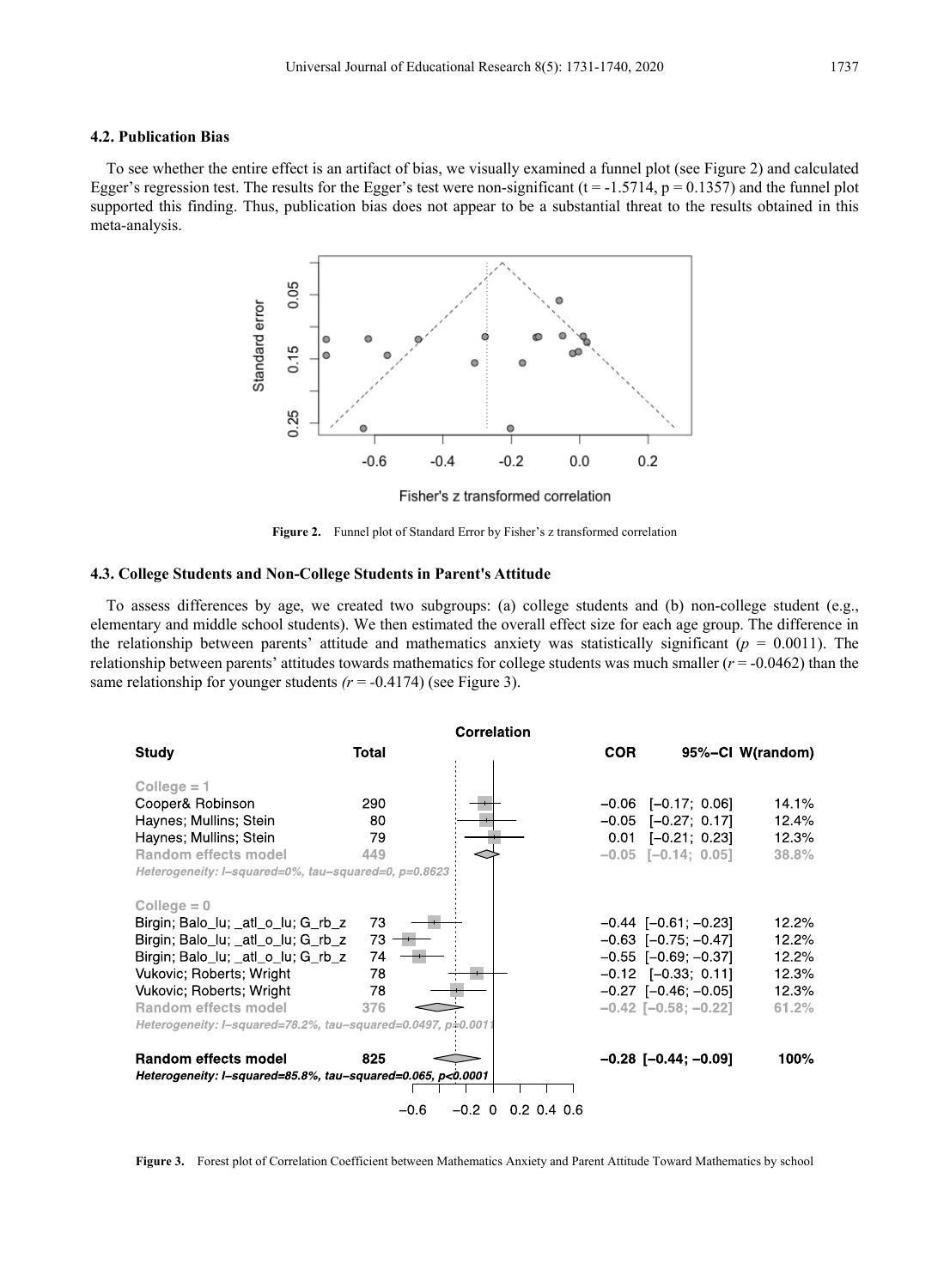## **5. Discussion and Conclusions**

In this meta-analysis, we found that the average correlation for the relationship between students' mathematics anxiety and parents' attitude toward mathematics was -0.26. Though this is small, it is statistically significant. The inverse relationship indicates that as parents' attitudes towards mathematics increase, or are more positive, their students' anxiety decreases. This relationship appears to be consistent across both mothers and fathers as there was not a significant difference between father's attitudes, mother's attitudes, and the combined parents' attitude toward mathematics. This suggests that only one parent needs to have is a positive attitude toward mathematics to reduce students' mathematics anxiety.

Ideally, we hoped to examine differences in the relationship between parental attitudes and students' anxiety by grade-level. Unfortunately, the literature is limited, and such an analysis could not be conducted. That being said, we were able to examine the difference between college students and elementary and middle school students. A large and statistically significant difference was found between college students and non-college students, with parental attitudes having a much stronger effect on younger students. Put differently, elementary and middle school students are much more affected by parents' attitude toward mathematics than are college students. Therefore, it seems that intervention efforts targeting parent attitudes to treat mathematics anxiety should focus on younger students, while different approaches may be necessary for college students.

Positive parental attitudes toward mathematics appear to have a positive influence on students' mathematics anxiety and this provides a clue for how to involve parents in mathematics anxiety interventions. Previous studies have found that direct parental involvement may be the most effective approach to student mathematics anxiety (Casad, Hale & Wachs, 2015; Maloney, Ramirez, Gunderson, Levine & Beilock, 2015). However, there are some barriers not throughly examined in this study that may need to be addressed. For example, parents of low socioeconomic status (SES) may not have the time or the energy to visit schools as volunteers or to help students do their homework. If parents do not have time to give instruction or help with homework that was designed to be assisted by parents, even though parent involvement can have a positive effect on student achievement, students of a low social economic status are at a disadvantage to students of a high or middle SES. However, parents' attitude does not require that they have time to help with homework or to actively participate at school events. It is enough just having a positive attitude for mathematics and showing it to children. Grades 9-10 is particularly a time when observers saw the highest level of mathematics anxiety.

Workshop or instruction for parents who have children

at these grade levels should give tips about how parents can show a positive attitude toward mathematics. If times, when parents help their children with homework, serve as opportunities for them to reveal their attitudes toward mathematics, homework does not need to assume parents' help. Parents can find the chance to show their positive attitude toward mathematics in their everyday life.

## **REFERENCES**

- [1] Aiken, L. R., & Dreger, R. M. (1961). The effect of attitudes on performance in mathematics. *Journal of Educational Psychology, 52*(1), 19-24.
- [2] Aiken, L. R. (1972). Language factors in learning mathematics. *Review of Educational Research, 42*(3), 359-385.
- [3] Alexander, L., & Martray, C. R. (1989). The development of an abbreviated version of the mathematics anxiety rating scale. *Measurement and Evaluation in Counseling and Development, 22*(3), 143-150.
- [4] Ashcraft, M. H. (2002). Math anxiety: Personal, educational, and cognitive consequences. *Current Directions in Psychological Science, 11*(5), 181-185.
- [5] Ashcraft, M. H., & Moor, A. M. (2009). Mathematics anxiety and the affective drop in performance. *Journal of Psychoeducational Assessment*, *27*, 197-205. doi: 10.1177/0734282908330580
- [6] Beasley, M. A., & Fischer, M. J. (2012). Why they leave: The impact of stereotype threat on the attrition of women and minorities from science, math and engineering majors. *Social Psychology of Education*, *15*(4), 427-448.
- [7] Birgin, O., Baloğlu, M., Çatlıoğlu, H., & Gürbüz, R. (2010). An investigation of mathematics anxiety among sixth through eighth grade students in turkey. *Learning and Individual Differences, 20*(6), 654-658.
- [8] Borenstein, M., Hedges, L. V., Higgins, J. P. T., & Rothstein, H. (2009). *Introduction to meta-analysis*. Chichester, U.K: John Wiley & Sons.
- [9] Casad, B. J., Hale, P., & Wachs, F. L. (2015). Parent-child math anxiety and math-gender stereotypes predict adolescents' math education outcomes. *Frontiers in Psychology*, *6*, 1-21.
- [10] Christenson, S. L., Rounds, T., & Gorney, D. (1992). Family factors and student achievement: An avenue to increase students' success. *School Psychology Quarterly*, *7*(3), 178-206.
- [11] Chiu, M. M. (2010). Effects of inequality, family and school on mathematics achievement: Country and student differences. *Social Forces*, *88*(4), 1645-1676.
- [12] Coates, J. D. (1997). *Mathematics anxiety and its relationship to students' perceived teacher and parent attitudes toward mathematics* (Doctoral dissertation) Retrieved from ProQuest Dissertations & Theses Global. (UMI No. 304402738).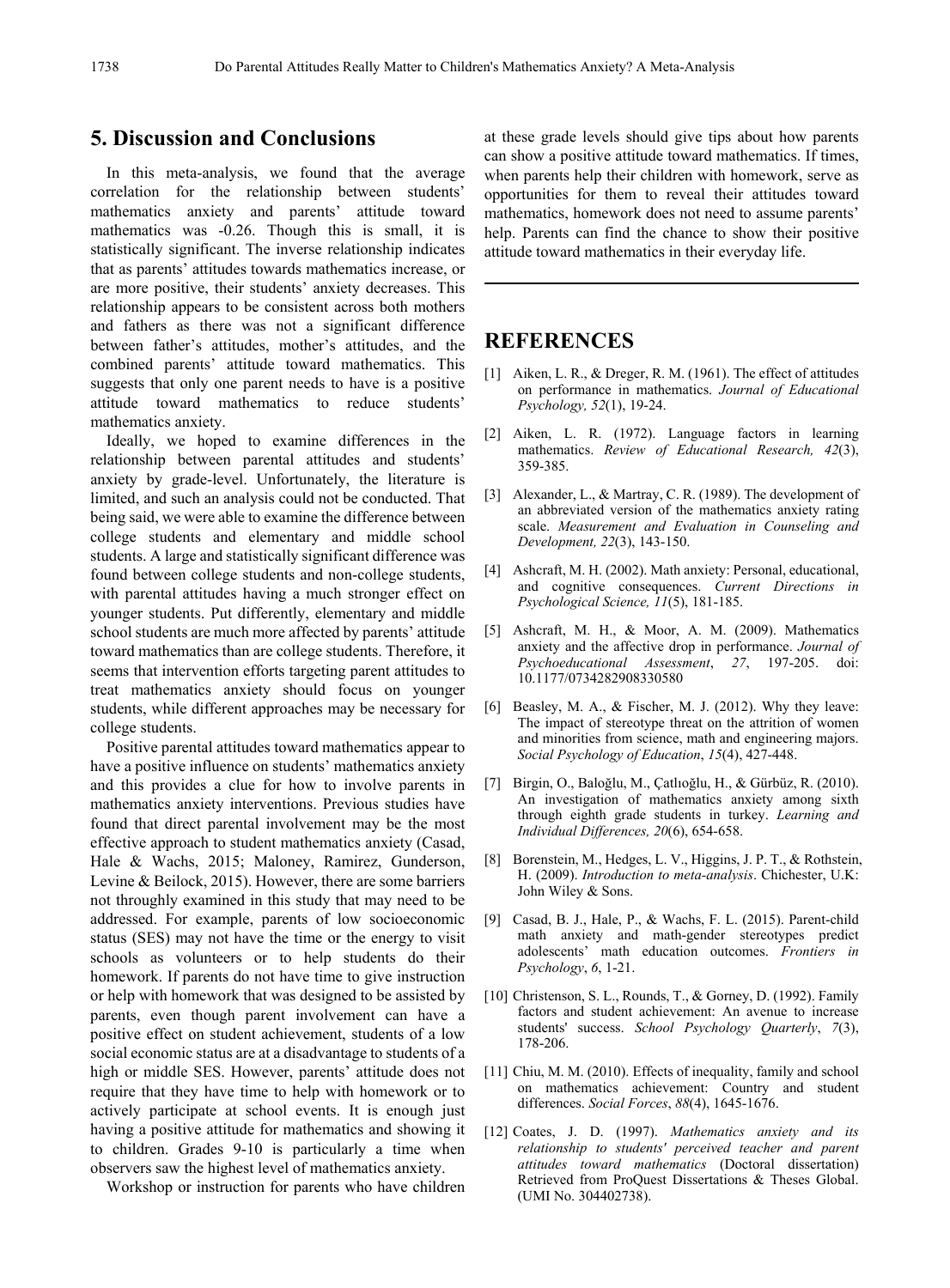- [13] Cooper, S. E., & Robinson, D. A. (1991). The relationship of mathematics self-efficacy beliefs to mathematics anxiety and performance. *Measurement and Evaluation in Counseling and Development, 24*(1), 4-11.
- [14] Craik, F. I., & Byrd, M. (1982). Aging and cognitive deficits: The role of attention resources. In F.I.M. Craik & S. Trehub (Eds.). *Aging and cognitive processes* (pp. 191-211). New York, NY: Plenum Press.
- [15] De Bronac-Meade, M. L., & Brown, R. (1982). *Reduction of mathematics anxiety: A cognitive behavior modification approach.* Paper presented at the Annual Meeting of the American Educational Research Association, New York.
- [16] Devine, A., Fawcett, K., Szűcs, D., & Dowker, A. (2012). Gender differences in mathematics anxiety and the relation to mathematics performance while controlling for test anxiety. *Behavioral and brain functions*, *8*(1), 2-9.
- [17] Dreger, R. M., & Aiken Jr, L. R. (1957). The identification of number anxiety in a college population. *Journal of Educational Psychology, 48*(6), 344-351.
- [18] Duncan, G. J., Brooks-Gunn, J., & Klebanov, P. K. (1994). Economic deprivation and early childhood development. *Child Development, 65*(2), 296-318.
- [19] Else-Quest, N. M., Hyde, J. S., & Linn, M. C. (2010). Cross-national patterns of gender differences in mathematics: a meta-analysis. *Psychological bulletin*, *136*(1), 103-127.
- [20] Fennema, E., & Sherman, J. (1976). Sex-related differences in mathematics learning: Myths, realities and related factors. Paper presented at the annual meeting of American Association for the Advancement of Science, Boston.
- [21] Goetz, T., Bieg, M., Lüdtke, O., Pekrun, R., & Hall, N. C. (2013). Do girls really experience more anxiety in mathematics? *Psychological science*, *24*(10), 2079-2087.
- [22] Goodman, J. (2012). The labor of division: Returns to compulsory math coursework. HKS Faculty
- [23] Research Working Paper Series RWP12-032, John F. Kennedy School of Government, Harvard University.
- [24] Guo, G., & Harris, K. M. (2000). The mechanisms mediating the effects of poverty on children's intellectual development. *Demography, 37*(4), 431-447.
- [25] Gunderson, E. A., Ramirez, G., Levine, S. C., & Beilock, S. L. (2012). The role of parents and teachers in the development of gender-related math attitudes. *Sex roles*, *66*(3-4), 153-166.
- [26] Haynes, A. F., Mullins, A. G., & Stein, B. S. (2004). Differential models for math anxiety in male and female college students. *Sociological Spectrum, 24*(3), 295-318.
- [27] He, H. (2007). Adolescents'perception of Parental and Peer Mathematics Anxiety and Attitude Toward Mathematics: A Comparative Study of European-American and<br>Mainland-Chinese Students (Doctoral dissertation). Mainland-Chinese Students Retrieved from ProQuest Dissertations and Theses Global. (UMI No. 304805885)
- [28] Hembree, R. (1990). The nature, effects, and relief of mathematics anxiety. *Journal for Research in Mathematics Education, 21*(1), 33-46.
- [29] Hopko, D. R., Mahadevan, R., Bare, R. L., & Hunt, M. K. (2003). The abbreviated math anxiety scale (AMAS): Construction, validity, and reliability. *Assessment, 10*(2), 178-182.
- [30] Jackson, C. D., & Leffingwell, R. J. (1999). The role of instructors in creating math anxiety in students from kindergarten through college. *The Mathematics Teacher, 92*(7), 583-586.
- [31] Ma, X. (1999). A meta-analysis of the relationship between anxiety toward mathematics and achievement in mathematics. *Journal for Research in Mathematics Education, 30*(5), 520-540.
- [32] Maloney, E. A., and Beilock, S. L. (2012). Math anxiety: who has it, why it develops, and how to guard against it. *Trends Cogn. Sci.* 16, 404–406. doi: 10.1016/j.tics.2012.06 .008
- [33] Maloney, E. A., Ramirez, G., Gunderson, E. A., Levine, S. C., & Beilock, S. L. (2015). Intergenerational effects of parents' math anxiety on children's math achievement and anxiety. *Psychological Science, 26*(9), 1480-1488.
- [34] McLeod, D. B. (1992). Research on affect in mathematics education: A reconceptualization. In D.A. Grouws (Ed.), *Handbook of Research on Mathematics Teaching and Learning (*pp*.* 575-596). New York, NY: Macmillan.
- [35] Muller, C. (1998). Gender differences in parental involvement and adolescents' mathematics achievement. *Sociology of Education*, *71*(4), 336-356.
- [36] Osborne, J. W. (2001). Testing stereotype threat: Does anxiety explain race and sex differences in achievement? *Contemporary Educational Psychology*, *26*(3), 291-310.
- [37] Peterson, R. A., & Brown, S. P. (2005). On the use of beta coefficients in meta-analysis. *Journal of Applied Psychology, 90*(1), 175-181.
- [38] Plake, B. S., & Parker, C. S. (1982). The development and validation of a revised version of the mathematics anxiety rating scale. *Educational and Psychological Measurement, 42*(2), 551-557.
- [39] R Development Core Team. (2017). R: A language and environment for statistical computing. Vienna, Austria: R Foundation for Statistical Computing. Retrieved from http://www.R-project.org/
- [40] Ramirez, G., Gunderson, E. A., Levine, S. C., & Beilock, S. L. (2013). Math anxiety, working memory, and math achievement in early elementary school. *Journal of Cognition and Development*, *14*(2), 187-202.
- [41] Richardson, F. C., & Suinn, R. M. (1972). The mathematics anxiety rating scale: Psychometric data. *Journal of Counseling Psychology, 19*(6), 551-554.
- [42] Rohn, J. (1989). Systems of linear interval equations. *Linear Algebra and its Applications, 126*, 39-78.
- [43] Rosenberg, J. H. (1980). The ability of selected cognitive, affective, and educational variables to predict the presence of anxiety related to mathematics (Doctoral dissertation). Retrieved from ProQuest Dissertations & Theses Global. (UMI No. 303035729).
- [44] Rothwell, J. (2014). Still searching: Job vacancies and